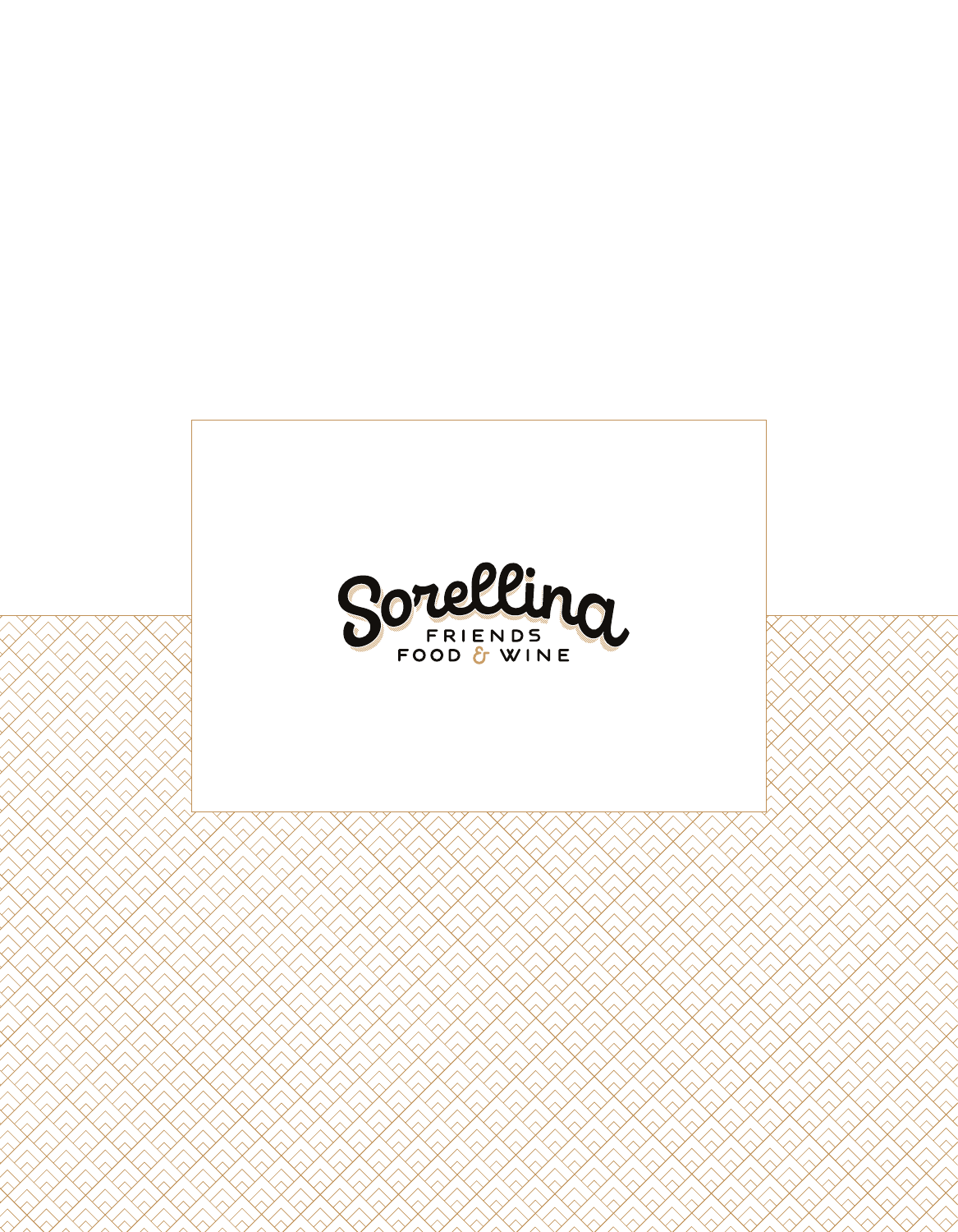## SORELLINA ÄR DET **SENASTE TILLSKOTTET I** VÅR ITALIENSKA FAMILJ.

HON ÄR EN MODERN, **KREATIV OCH FRÄCK LILLASYSTER SOM** ÄLSKAR VIN, MAT OCH ATT UMGÅS MED SINA VÄNNER.

**SORELLINA BETYDER JUST** LILLASYSTER PÅ ITALIENSKA OCH HON ÄR DET YNGSTA BARNET I VÅRT HUS-HÅLL, DÄR NONNA OCH ENOTECA DEL SIGNORE STÅR FÖR **DET TRADITIONELLA OCH** SORELLINA FÖR DET NYA OCH MODERNA.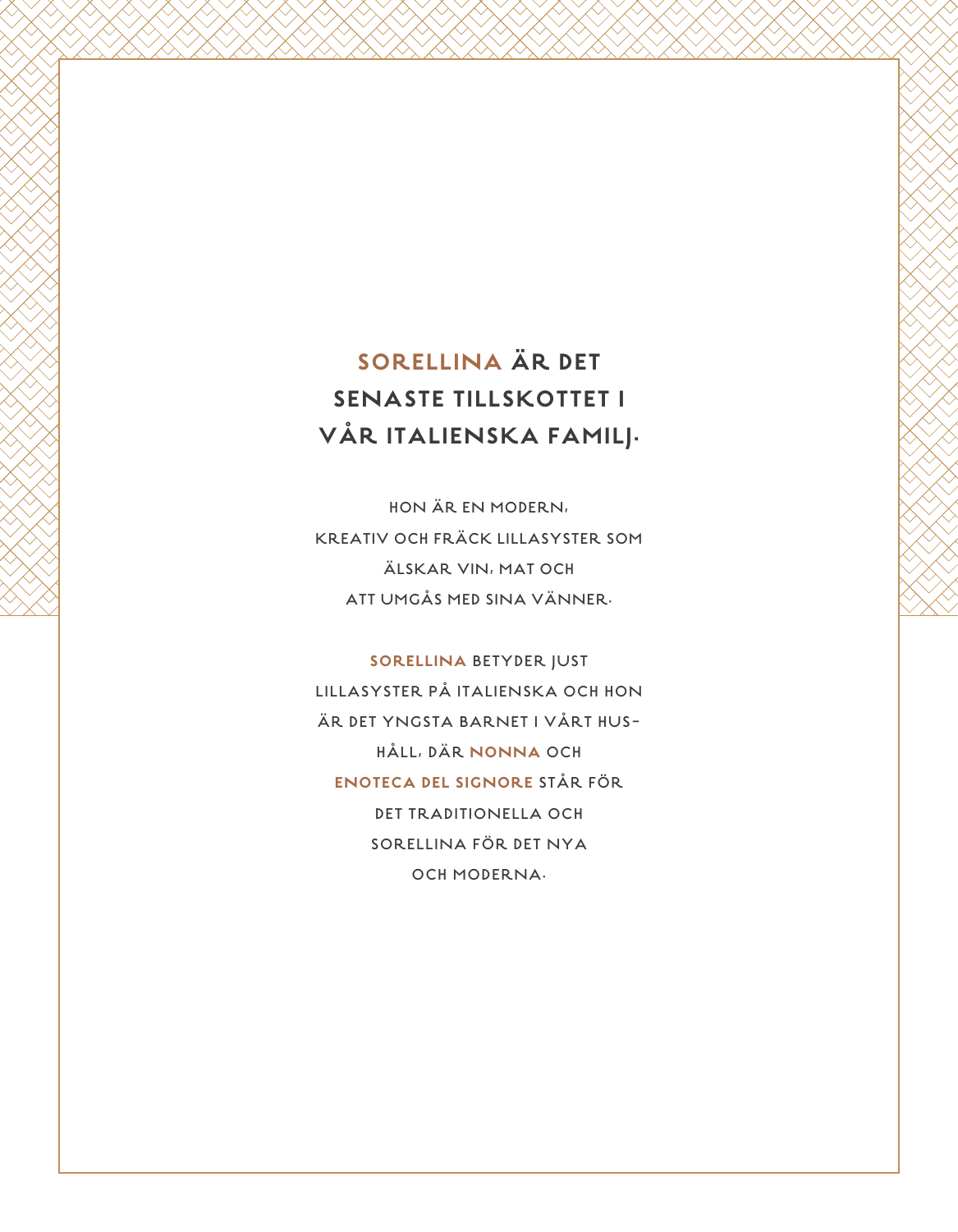## NÅGRA ORD FRÅN KÖKET.

I SORELLINAS KÖK ANVÄNDER VI ITALIENSKA OCH LOKALA RÅVAROR, SOM VI TILLAGAR OCH SERVERAR ENLIGT ITALIENSK TRADITION. VI BJUDER IN ER TILL ATT ÄTA MED OSS FÖR ATT FÅ UPPLEVA DE SMAKER OCH DOFTER SOM VI VÄXT UPP MED I VÅRA HEM I ITALIEN. DETTA INNEBÄR ATT VÅR CARBONARA, ENLIGT ORIGINALRECEPTET, ÄR GJORD PÅ ÄGGULA, SVARTPEPPAR, GUANCIALE (GRISKIND) OCH OSTEN PECORINO ROMANO.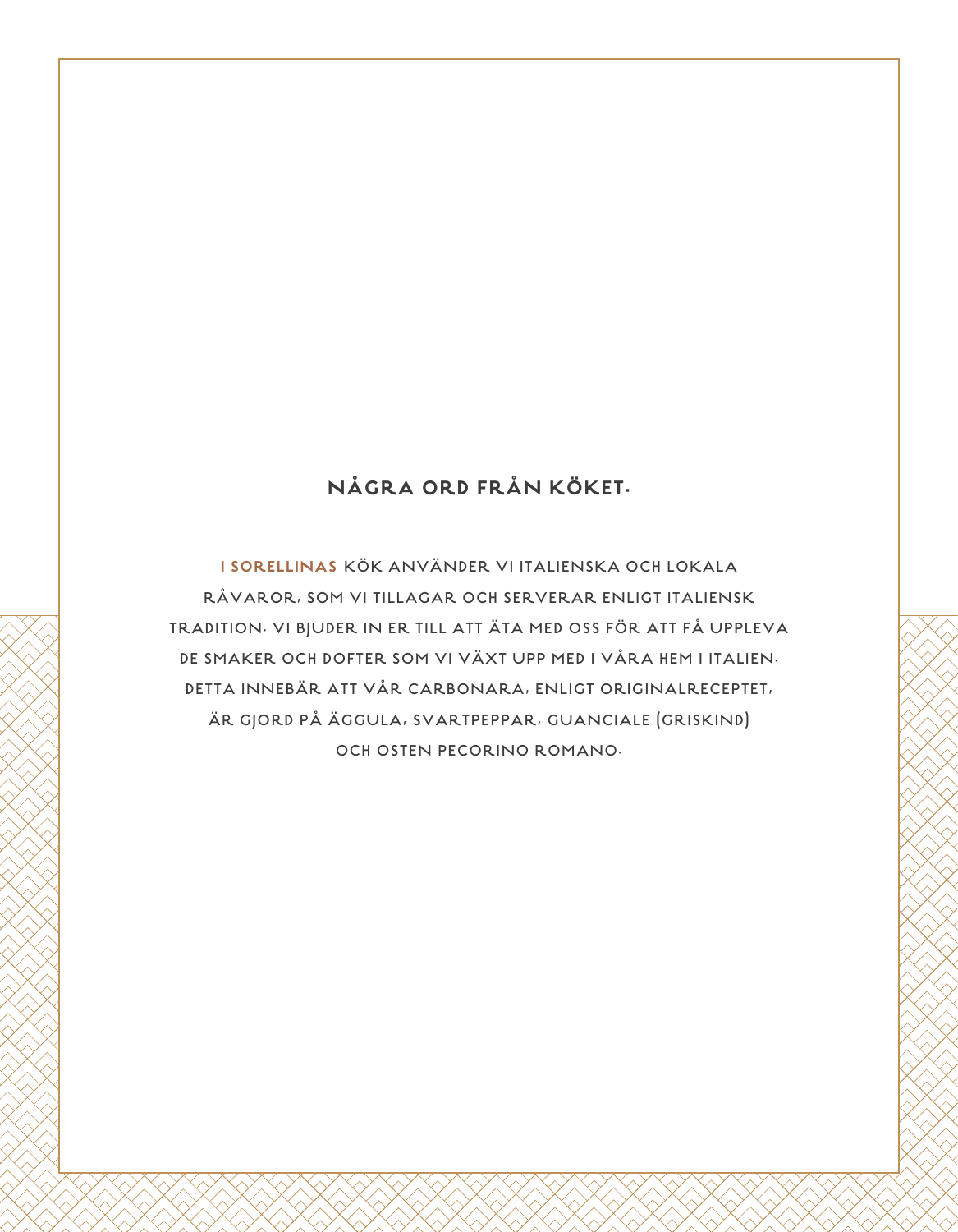# *RACCOMANDAZIONI DELLO CHEF*

**MENYFÖRSLAG**

### **MENÙ DI TERRA**

#### **CARPACCIO DI ALCE**

Älgcarpaccio, kantareller, parmesan, ruccola, lime Moose carpaccio, chantarelles, parmesan, ruccola, lime

## . **CARBONARA ROMANA**

Italiensk Carbonara med guanciale, pecorino romano, äggula, svartpeppar Italian Carbonara with guanciale, pecorino romano, egg yolk, black pepper

## · **SORBETTO**

Citronsorbet Lemon sorbet

#### **ELLER**

#### **PANNA COTTA ALLA VANIGLIA**

Vaniljpannacotta med mangopuré Vanilla pannacotta with mango puree

### **MENÙ DI MARE**

#### **TARTARE DI TONNO**

Marinerad tonfisktartar med avocado, carasau bröd, basilikamajonnäs Marinated tuna tartare with avocado, carasau bread, basil mayo

## · **PACCHERI ALLA BUSARA**

Paccheri med scampi, chili, vitlök, vitvin- och tomatsås Paccheri with scampi, chilli, garlic, white wine- and tomato sauce

## · **SORBETTO**

Citronsorbet Lemon sorbet

#### **ELLER**

**PANNA COTTA ALLA VANIGLIA** Vaniljpannacotta med mangopuré Vanilla pannacotta with mango puree

## **TRERÄTTERS MENY**

460 kr/pp minimum 2 personer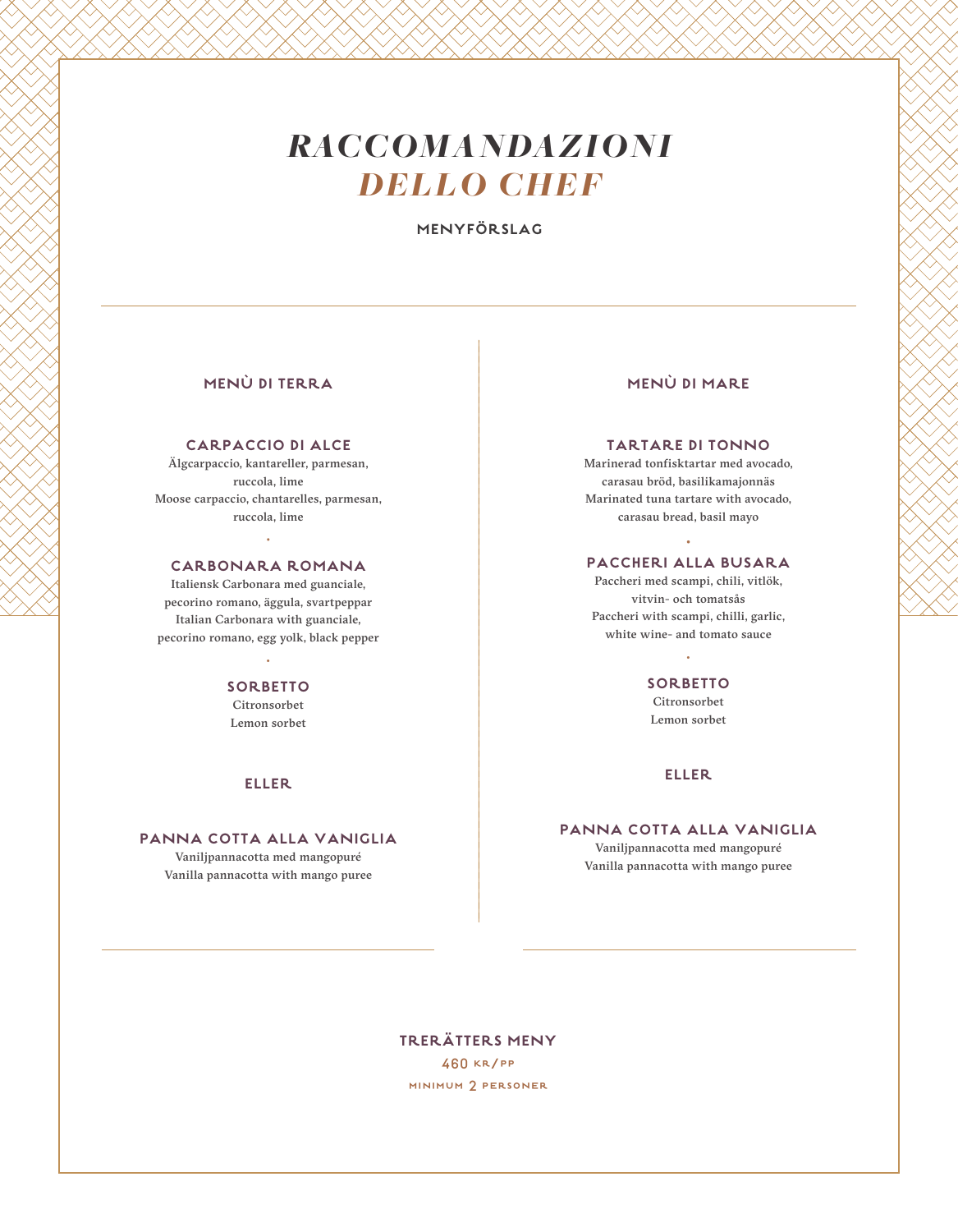## *ANTIPASTI*

### **FÖRRÄTTER**

#### **TAGLIERE** - 160 kr/ 210 kr

Ett urval av italiensk ost och chark med tillbehör A selection of Italian cheeses and cold cuts with condiments

#### **CARPACCIO DI ALCE** - 175 kr

Älgcarpaccio, kantareller, parmesan, ruccola, lime Moose carpaccio, chantarelles, parmesan, ruccola, lime

#### **TARTARE DI TONNO** - 165 kr

Marinerad tonfisktartar med avokado, carasau bröd, basilikamajonnäs Marinated tuna tartare with avocado, carasau bread, basil mayonaise

#### **CANNOLO VENEZIANO** - 140 kr

Cannoli fylld med krämig torsk-mantecato, picklad rödlök, saffransaioli Cannoli filled with creamy cod-mantecato, pickled red onions, saffron aioli

#### **IMPEPATA DI COZZE E VONGOLE** - 155 kr

Vitvinskokta blåmusslor och vongole med svartpeppar och vitlök, färska örter, citron samt vitlöksfoccacia Blue shell mussels and clams cooked in black pepper, garlic and white wine, fresh herbs, lemon and garlic foccacia

#### **BRUSCHETTA DI GAMBERETTI** - 135 kr

Grillat bröd, vitlöksmarinerade räkor, rödlök, avokadoröra Grilled bread, garlic marinated shrimps, red onion, avocado cream

#### **BRUSCHETTA AL POMODORO** - 115 kr

Grillat bröd, tomatröra med färska örter och vitlök, parmesan Grilled bread, tomato marinated with garlic and fresh herbs, parmesan

#### **TARTARE DI BIETOLA E AVOCADO** - 135 kr

Avocado- och rödbetstartar, ricottakräm med citron och mynta, valnötstopping Avocado and beetroot tartar, lemon ricotta cream with mint, walnut topping

#### **BURRATA E PESTO DI POMODORO** - 139 kr

Burrata, tomatpesto, Apuliensk taralli Burrata, tomato-pesto, Apulien taralli

#### **OLIVE MARINATE** - 80 kr

Vitlöks, chili- och timjansmarinerade Nocellara oliver Garlic, chilli and thyme marinated Nocellara olives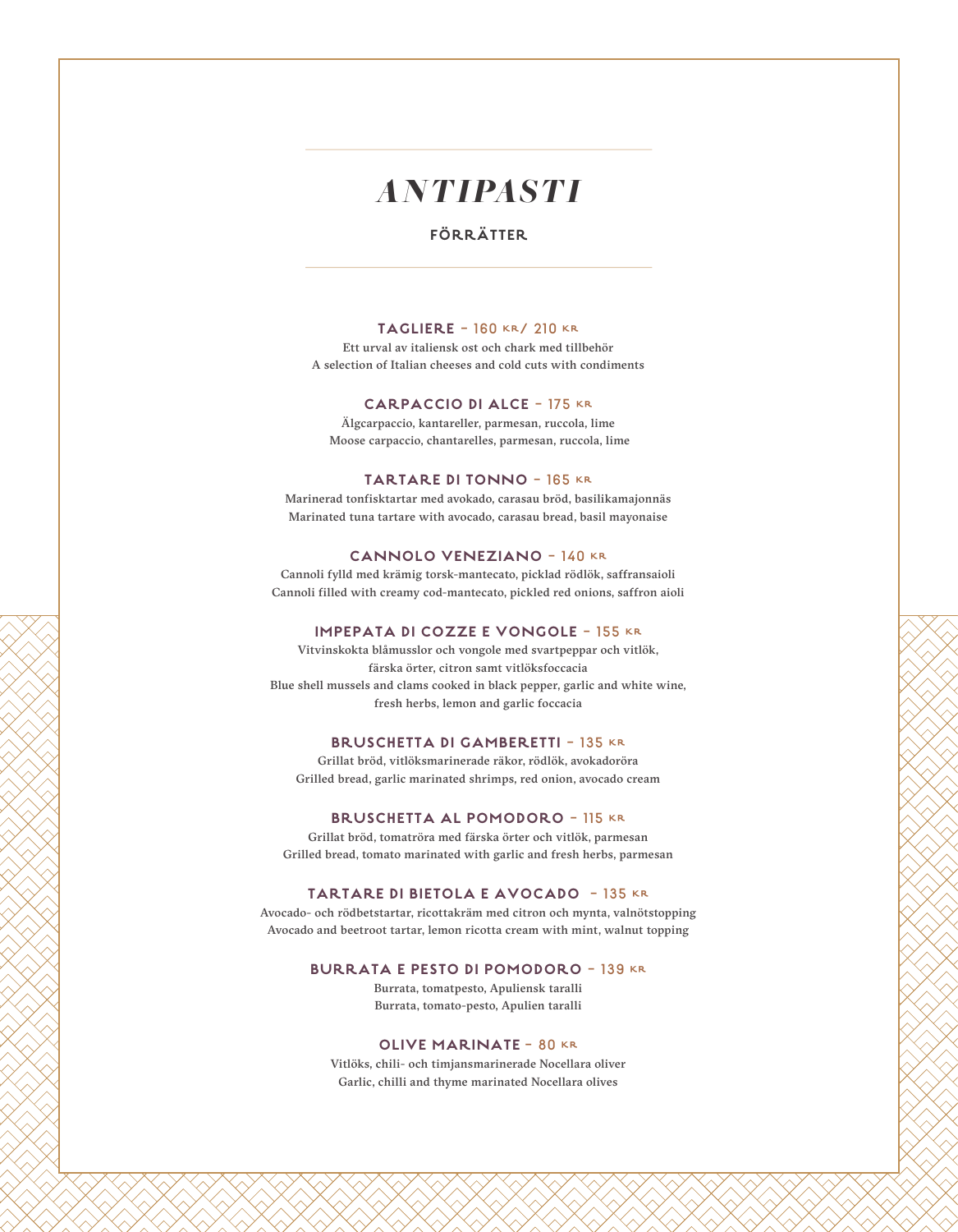## *PRIMI PIATTI*

**MELLANRÄTTER**

#### **CARBONARA ROMANA** - 215 kr

Italiensk carbonara med guanciale, pecorino Romano, äggula, svartpeppar Italian carbonara with guanciale, pecorino Romano, egg yolk, black pepper

#### **RAGU BIANCO TARTUFATO** - 199 kr

Nötfärsragu med tryffel och ost, rigatoni Minced beef Ragu with truffel and cheese, rigatoni

#### **PACCHERI ALLA BUSARA** - 220 kr

Paccheri med scampi, chili, vitlök, vitvin- och tomatsås Paccheri with scampi, chilli, garlic, white wine- and tomato sauce

#### **FAGOTTINI PERE E FORMAGGIO** - 220 kr

Färska pastaknyten fyllda med päron, tallegio och parmesan, krämig tallegiosås, päron och valnötstopping Freshly made pasta bundles with pear, tallegio and parmesan filling, creamy tallegio cheese sauce, pear and walnuts

#### **RAVIOLI RICOTTA E SPINACI** - 220 kr

Färsk ravioli fylld med ricotta och spenat, arrabbiatasås, stracciatella Freshly made ravioli filled with ricotta and spinach, arrabiata sauce, stracciatella

#### **RISOTTO DEL GIORNO** - 195 kr

Dagens risotto / Today's risotto

## *SECONDI PIATTI*

## **VARMRÄTTER**

#### **BRASATO DI MANZO** - 279 kr

Bräserad högrev, granatäpplesås, färskt granatäpple, morotspure Braised beef steak, pome granade sauce, fresh pome granade, carrot puree

#### **VITELLO ALLA GRIGLIA** - 279 kr

Grillad kalventrecôte, rostad auberginepuré med rödlök och tomat, sauterad zucchini, grönpeppar och taleggiosås Grilled veal entrecôte, roasted aubergine purée with red onion and tomato, sauteed zucchini, green pepper and taleggio sause

#### **MERLUZZO IN CROSTA**

#### **DI ERBE E SALSA AL LIME** - 279 kr

Parmesan- och örtgratinerad torskfilé, grönärts- och myntapuré, limesås, rostade mandelflarn Parmesan and herb crusted fillet of cod, green peas and mint pureé, lime sauce, toasted almond flakes

#### **PARMIGIANA DI MELANZANE** - 205 kr

Italiensk gratäng med aubergine, tomatsås, buffelmozzarella, parmesan Italian gratin with aubergine, tomato sauce, buffalo mozzarella, parmesan

## *CONTORNI*

### **TILLBEHÖR**

#### **PATATE AL PROFUMO DI TARTUFO E PECORINO** - 45 kr

Stekt potatis med tryffel och Pecorino / Pan fried potatoes with truffle and Pecorino cheese

#### **FINOCCHI GRATINATI** - 45 kr

Gratinerad fänkål med grädde och parmesan / Fennel gratin with cream and parmesan

**INSALATA MISTA** - 45 kr Mixsallad / Mixed salad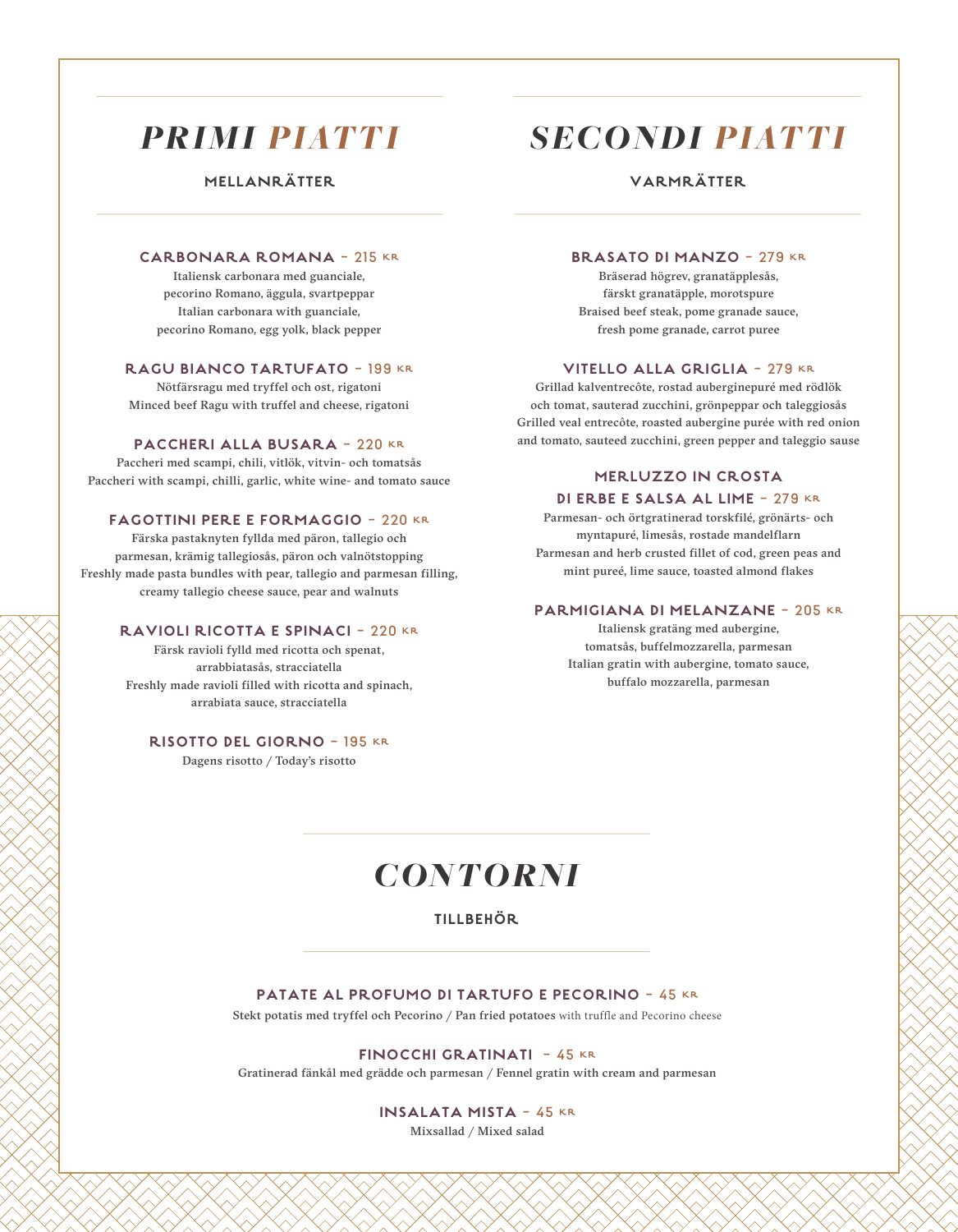## *DOLCI*

#### **DESSERT**

**TIRAMISU CLASSICO** - 95 kr Klassisk Italiensk dessert / Classic Italian dessert

**CHEESECAKE ALLE FRAGOLE** - 95 kr Jordgubbscheesecake med färska jordgubbar / Strawberry cheese cake with fresh strawberries

**MOUSSE AL CIOCCOLATO E MANDORLE** - 95 kr Disaronno chokladmousse med mandelcrunch / Disaronno chocolate mousse with almond crunch

> **PANNACOTTA ALLA VANIGLIA** - 95 kr Vaniljpannacotta med mangopuré / Vanilla pannacotta with mango puree

**GELATO O SORBETTO AL LIMONE** - 95 kr Glass eller citronsorbet / Ice cream or lemon sorbet

**TARTUFO AL CIOCCOLATO** - 45 kr Chokladtryffel / Chocolate truffle